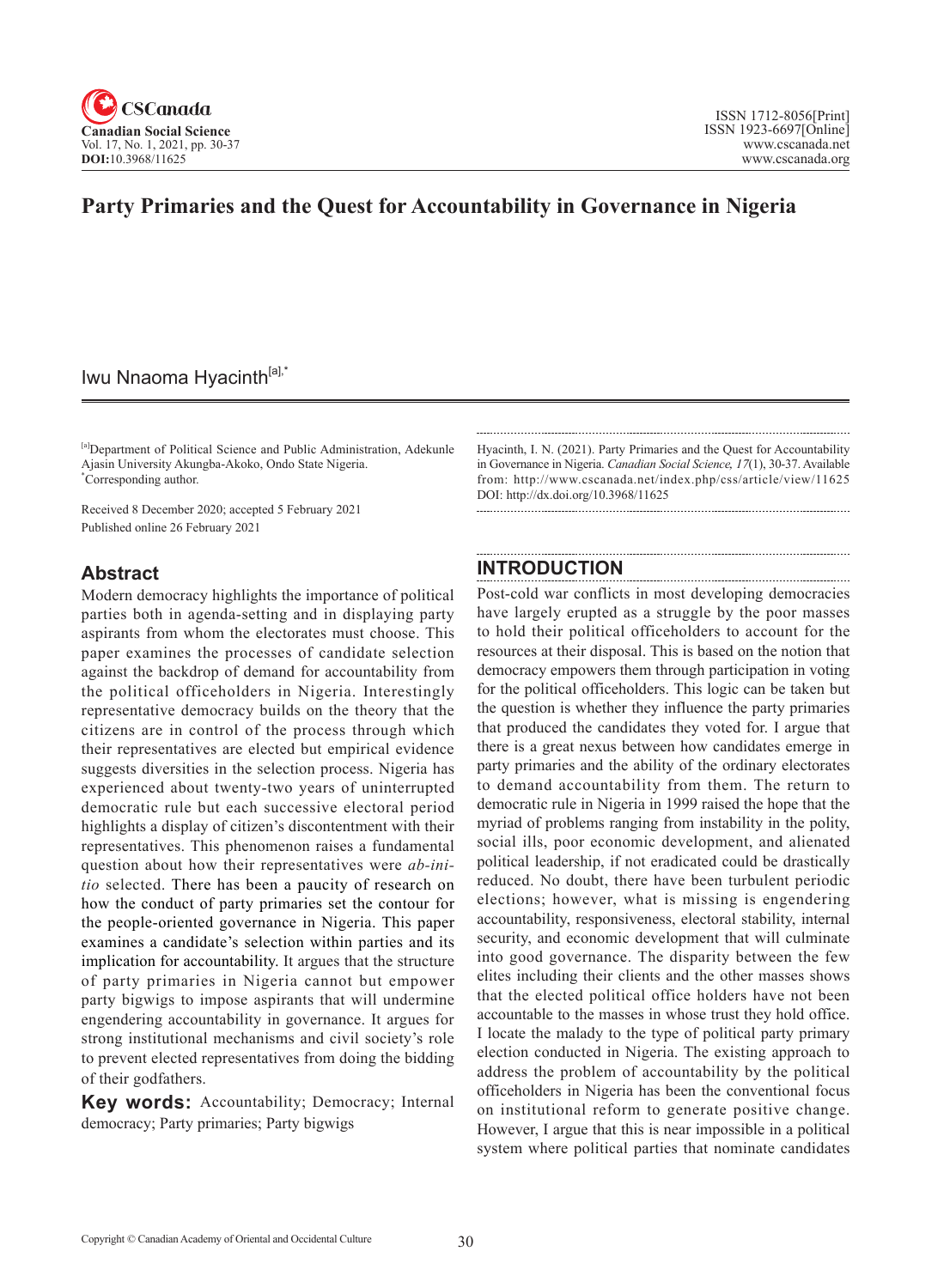for election are a "property" of few individuals who impose preferred candidates on the political system. The phenomenon as argued by Clapham (1985, p.56) is common in developing countries.

He posits thus:

Political party leaders at the national level look around for local leaders who command appreciable support within their areas. They offer the local leader (or perhaps one of his close relatives or associates) a place in the party as a candidate in his home constituency. The local leader gets the vote, essentially through contacts and authority, and delivers it to the national party. The national party in turn – assuming that it wins power – delivers benefits to its local representatives, in the form either of economic allocations from the center to the constituency, as a road or a piped water supply, or of a purely personal pay-off, or central government support in local political conflicts.

Accountability as shown by Clapham serves as compensation and not as an obligation from political officeholders. This is contrary to the normative expectation of democracy that puts political office holders under obligation to be accountable to their entire constituencies and not to compensate one or few intermediaries. Several questions emerge; what are the types of political primaries conducted in Nigeria? Do ordinary electorates influence the conduct of political party primaries? Is there nexus between political party primaries and accountability? What type of political party primary will ensure accountability in Nigeria? This paper is divided into nine sections viz: introduction, the objective of the study, research methodology, conceptual discussion, theoretical discourse, an overview of a political party as the agency in party primaries, historicizing political party primaries in Nigeria, nexus between political party primaries and accountability in Nigeria, conclusion, and recommendations.

## **THE OBJECTIVE OF THE STUDY**

The general objective of this paper is to interrogate party primaries and the quest for accountability in governance in Nigeria. The specific objectives are:

To illustrate and examine the types of political primaries conducted in Nigeria.

To assess if ordinary electorates influence the conduct of political party primaries in Nigeria.

To interrogate the nexus between political party primaries and accountability in Nigeria

To advocate the type of political party primary that will ensure accountability in Nigeria.

## **RESEARCH METHODOLOGY**

This study made use of Secondary data and participant observation as a methodology was drawn upon because the writer participated in a contest of political party primaries previously in Nigeria. Relevant literature and

newspaper articles on political parties, accountability, and good governance were searched.

# **CONCEPTUAL DISCUSSION Accountability**

The notion of accountability is the underlying philosophy behind liberal democracy. This is embedded in the Greek city-state's preference for consensus in decision-making. Whoever is chosen or elected during their gathering becomes accountable to the entire people. There are two types of accountability namely vertical and horizontal accountability. Vertical accountability enables citizens to demand accountability from their representatives in government and horizontal accountability operates on the principle of separation of powers which permits that arms of government will act as a check against the other. The legislature is largely saddled with this responsibility of keeping the executive arm of government under check. There are two points to note in the conception of accountability. The first is that public officials are accountable to the constituencies they represent for all their official responsibilities. The second is that they are to render an account of how public resources put in their custody are utilized (Animashaun 2008). In the same vein, Schedter (1999) posited that accountability has two important sides. The first requires public officials to give an account of their official actions. The second is the capacity of the people to sanction public officials who refuse to render an account of their stewardship. As will be argued later, it becomes highly problematic in Nigeria to hold political office holders accountable and to sanction them because they were abi-ini-tio imposed on them through the party primaries that did not allow them to control the process.

#### **THEORETICAL DISCOURSE**

Classical elite and conspiratorial theories were used as a theoretical framework. Central to the theories are the stratification of social space. Mosca (1939), Michel (1962), and Pareto (1968) developed classical elite theories that justify the control by a few people in any political system. Blondel and MÜller-Rommel, (2009: 818) share the view that every society consists of the rulers and the ruled. Only the rulers hold political power and dominate the masses. Though the elite theory is not used in the same way as conspiratorial theory, yet it shares some similarities. The theory reveals that there is someone, usually a small group of unseen people secretly and diabolically controlling things from behind the scene (Baradat, 2006, pp.113-114). Studies carried out by Milbrath (1965), Deutsch (1974), and Dahl (1984) support the view that people's participation in a political party is determined by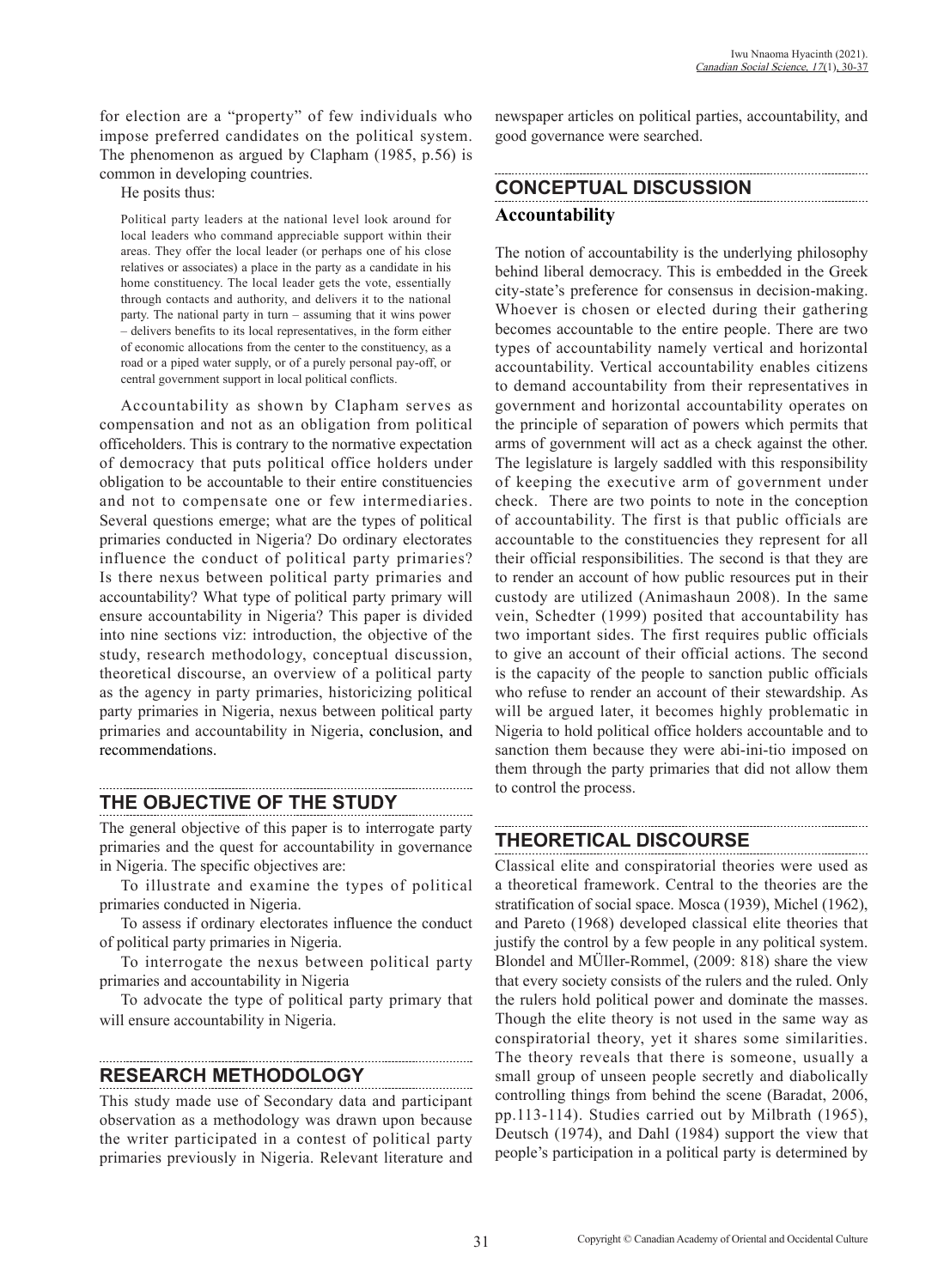their location within the strata of the party organization. Deutsch (1974, p.49) argued that members of the top elite are frequently identified by the so-called position method*.* They fill positions so strategically located in the decision-making system of a country that, unless they are unusually incompetent, they almost cannot avoid having considerable influence. Dahl (1984, p.95) points to those who belong to the political stratum that participates in politics in the form of voting and political discussion and Milbrath (1965, p.18) argues that the gladiators perform more strategic functions. In conclusion, elite theory is adopted for this study because it helps us to understand that though a political party has a semblance of mass participation, yet it is under the control of small elites who select members to represent the party at the larger level. Even though elite theory justifies the prevailing inequality in decision-making within political parties but it did not justify brazen misuse of political officeholders.

# **OVERVIEW OF A POLITICAL PARTY AS AN AGENCY IN PARTY PRIMARIES**

There is a paucity of literature on the political party like an agency in party primaries especially as it connects with internal democracy and accountability in Nigeria. What is sparsely available is a collection of events from articles in books and newspapers. Salih's (2003) historical analysis of parties in Africa shows that activities of African political parties are festered with clientelist politics that so much undermine a sense of accountability and responsiveness when in government. Maor (1997, pp.92-134) used the exchange and development model to examine the philosophies of the 'party-machines'. The exchange model is essentially the 'rewards' activists get from the party leadership and the constraints they impose upon it in return. Intra-party powers relations are therefore conceived as an unequal exchange in which the leader gets more than the followers get, but must nonetheless give something in return. Duverger (1954) in his analysis of political party as an organization suggests that it operates on at least four levels: caucus, branch, cell, and militia. Caucus is identified with a small unit like a clique. Its size is deliberately kept as small as possible; its strength does not depend upon the number of its key members but upon the quality they possess. Keefe (1998, p.81) argues that it is a sheer pretense to contend that conventions were representative of the parties as a whole; instead, party bosses without regard ran them either without the views of the delegates or for the rules of fair play. Herrnson (1988, p.9) summarized the activities of the party as an organization in this way:

Though political party is defended as a necessary institution because of its representative role in a modern democracy (Budge, 2006) but if it appropriates more resources to its major financiers then, the notion of accountability becomes eroded. Political parties conduct primaries that serve as a platform for recruiting and giving individuals' active political roles (Czudnowski, 1975), thus, party leaders are always in search of prospective individuals that will help parties to achieve their goals in a pluralist democracy (Hazan and Rahat, 2010). Keefe (1998, pp.82-87) highlights such forms of political party primaries as direct, closed, open, blanket, nonpartisan, and runoff. Each of these primaries stipulates a different dimension on how parties can conduct their primaries.

Direct primary in the form of political party primary guarantees that ordinary party members have a direct influence on who emerges as party flag bearer. Two perspectives can be identified in the explanation of direct primaries. One holds that it is a device for transferring control of nominations from the party leadership to the rank-and-file members. The problem, in this case, is that the rank-and-file members have a resigned fate that the political godfathers will pay them some amount of money to vote in the party primaries. The other perspective sees it as shifting control from the party to the state. That is, its processes rest on state law. In that instance, it is an official election held at public expense on a date set by the legislature and is supervised by public officials. However, party machines are not comfortable with this. First, they argue that if a party as an organization becomes involved in a contested primary for a major office, it probably will have to raise large sums of money for the campaign of its candidate thereby limiting their influence. Secondly, if it remains neutral, it may wind up with a candidate who is either hostile to the organization or unsympathetic toward its programs and policies. As will be argued later in this paper, the direct primary cannot guarantee that ordinary members of the party can influence the process to elect a candidate of their choice and this has often generated serious conflicts within parties<sup>1</sup>.

Closed primary stipulates that the voters (rank-and-file) can participate in the nomination of candidates only in the party to which he or she belongs and the verification is through registration as a party member. Where there is no deadline for party membership registration, it means the register will remain open. However, party machines have often used the open-end deadline to manipulate the process. For example, if party leaders are aware of any member of the community who can vote for their favored candidates, they can cause such community members to register even on the day of the party primary (Keefe, 1988, p.83).

The party machines controlled the nominations process, possessed the resources needed for organizing the electorate, and provided the symbolic cues that both inform and activate the decisions of voters on Election Day.

<sup>&</sup>lt;sup>1</sup> For example, Dr Andy Uba, Nicolas Ukachukwu and Tony Nwoye contesting the same gubernatorial election under PDP in Anambra State in 2013 on the basis that the party primary was inconclusive.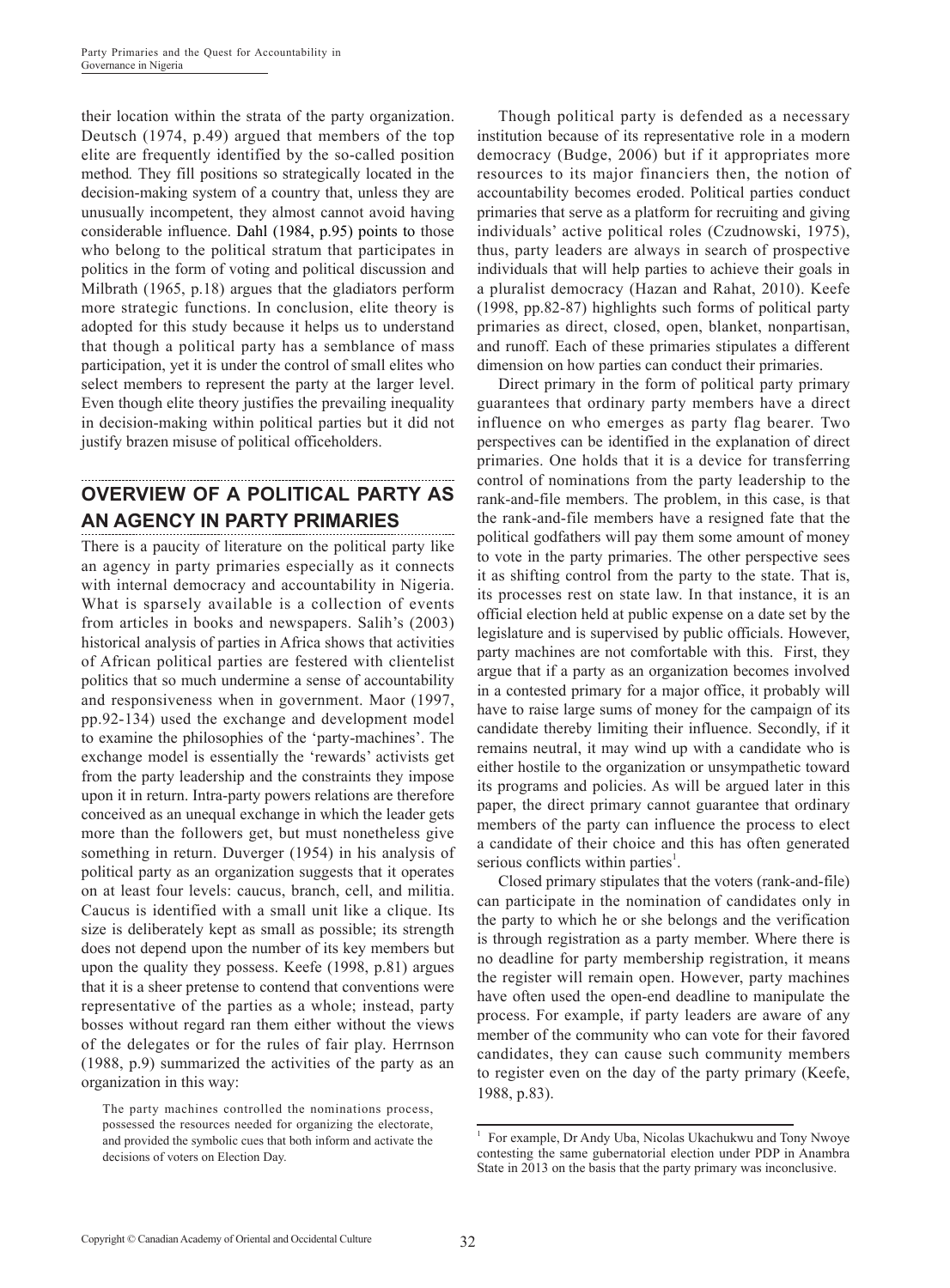Open party primary does not require that the voter registers as a party member before he/she can vote in a party primary. Party leaders dread this form of primary election because there is the possibility that voters from the opposition party can vote for weak candidates in another party who can easily be defeated in the general election. The party machines are aware of the danger of open primary because it affects their ability to influence the emergence of candidates who can carry out their bidding.

Blanket political party primary is also known as 'jungle' primary (Keefe, 1998, p.85). Under its provision, the voter is given a ballot listing all candidates of all parties under each office. For example, a voter may vote for PDP for one political office and APC for another. Where more than two parties are contesting, voters may continue in the same trend. However, they cannot vote for two candidates for one office. Blanket primaries may be possible where there is consensus or political will among the elites for transparency and accountability in governance. If the elites who superintend these parties ensure that the basic tenets of national interest underpin their manifesto, such may provide a base for policy convergence (Burke, 1770. Cited by Langford, 1981, p.381).

The nonpartisan primary is used to elect public officials on a non-party label. It is defended because partisanship should not be permitted to intrude in the selection of certain officials. Eliminating the party label goes with the assumption that the issues and divisiveness that dominate party politics can be kept out of local elections.

Runoff or second primary is a by-product of a oneparty political environment. The primary provides that if no candidates obtain a majority of the votes cast for an office, a runoff will be held between the two leading candidates. The runoff primary is an attempt to come to terms with a chronic problem of a one-party systemessentially all competitions are jammed into the primary of the dominant party.

Political parties in Nigeria have claimed to either run open or closed primaries. However, party bigwigs have always held sway in determining the outcome before and after elections. The next section elicits how it has manifested in Nigeria.

# **HISTORICIZING POLITICAL PARTY PRIMARIES IN NIGERIA**

There is a paucity of literature focusing mainly on party primaries in Nigeria. This is connected with the fact that the development of the political party in Nigeria came as a form of resistance or attack against the colonial government. The democratic process in the selection of party candidates at this period did not matter as preference could be on the individuals that can display braveness in confronting the colonial government or bridging penetration by political rivals from other parts of Nigeria as manifested in post-independence party formation in Nigeria. There was a combination of tradition and charisma in the actions of the political leaders of Action Group (AG) in Western Nigeria, National Council of Nigeria Citizens (NCNC) in Eastern Nigeria, Northern People's Congress (NPC) in Northern Nigeria, and Northern Elements Progressive Union (NEPU) led by Aminu Kano (Osaghae, 2002). Leadership dexterity was considered above internal democracy therefore, party members were willing to trade off any form of internal conflicts because of the need to prevent internal rupture. As argued by Joseph (1999, p.31) the formerly dominant parties in the regions respectively might vigorously bemoan the repressive tactics used by the agents or their political allies in other regions. The demand for accountability became measured against 'match-able' party members *vis-a-vis* the other parties.

The Unity Party of Nigeria (UPN) in 1979 exhibited that leadership control was highly entrenched. Though, the leader, Chief Obafemi Awolowo expressed democratic socialism but there were doubts over openness within the party. According to Joseph (1999, p.121):

No one is excluded based on religion, ethnic identity, and place of origin, or prior political affiliation. Yet the degree of 'openness' of this process, however much it might have been proclaimed, was found unconvincing by many invitees. Some might come and stay for some time but then drift away accusing Awolowo of playing with a stacked deck. Others could never convince themselves that those who had spent years around the table would not have an unmatchable advantage over the newcomers. Even if the cards were fairly dealt, how could they ever be certain that the veterans would not use covert understanding especially of the ways of the master to keep them off balance and ineffective.

Awolowo (1947, 1958) argues that it was the height of absurdity for anyone to think that largely non-literate electorates would be capable of deciding what is in its interest and to believe otherwise was to be nothing but irresponsible. However, the rank-and-files prevailed over late chief Obafemi Awolowo against Pa Alayande his preferred candidate in the governorship primary election in Oyo State in the Second Republic (1979-1983) and voted for late Chief Bola Ige. The same scenario occurred in Kwara State in 1983 when the rank-and-files in the party voted for Senator Cornelius Adebayo in the party primary conducted three times to defeat late Joseph Sunday Olawoyin as the gubernatorial candidate preferred by late chief Obafemi Awolowo (ThisDay, 13 December 2006, p.88). The situation in Anambra was different. There, Dr. Nnamdi Azikiwe leader of Nigeria People's Party (NPP) imposed Jim Nwobodo who contested under the party as a gubernatorial candidate through the handwritten paper to the party in 1978 (Joseph, 1989, p.103).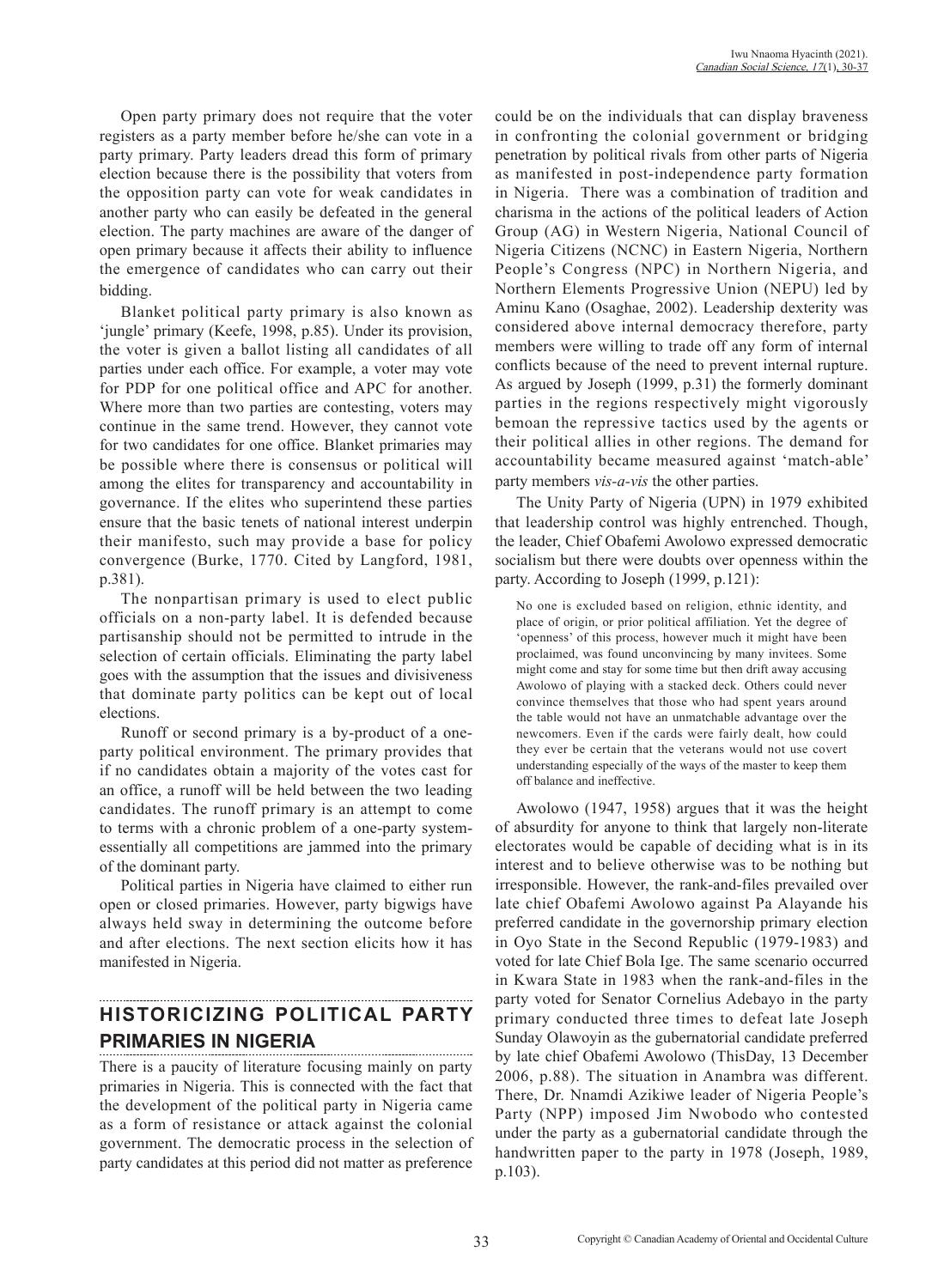There was a more subtle attempt by General Ibrahim Babangida (Rtd) who wanted a more grass-root based party during his transition to democracy 1986-1993 (Osaghae, 2002, p.217) but the hidden motive was to block party leaders that are financially strong to mobilize members and to hire party offices in each state then. Canceling the presidential primaries of 1992 and several bans placed on certain categories of politicians was a strategic step towards his single ownership of the political process in Nigeria.

Amucheazi (2008, p.63) argued that:

The government deliberately disallowed special privileges or conditions that would make for undue privileges among the party chieftains in particular. All members of the party were supposed to be 'equal founders and equal joiners' of the party. The voting system in use then "Option A4", by which voters queued behind the candidate or his picture, further strengthened the democratic tendencies of the party. Thus, a retired army general and one-time head of state who tried to come back to power were defeated at the primary election level.

However, I argue that if internal democracy were the uppermost in General Ibrahim Babangida's agenda he would not have annulled the June 12, 1993 election that the candidate emerged through a transparent party primary. Nullifying the imperative for party primaries was obvious when the five political parties that emerged under late General Abacha regime viz: United Nigeria Congress Party (UNCP), Committee for National Consensus (CNC), National Centre Party of Nigeria (NCPN), Democratic Party of Nigeria (DPN), and Grassroots Democratic Party (GDM)) adopted Abacha as their sole candidate thereby. Though the contrary may be expected under the military rule as the pact democracy that emerged after the existence of direct military suggest its strong influence.

What produced the People's Democratic Party (PDP) before the 1999 election was Adekanye (2005, p.11) referred to it as "*a pact affair*". Money and closeness to military institutions determined the course of party primaries at that time. In the work, he argued that:

The transition involved some arrangement for power transfer negotiated by cartels of elite group interests, be they ethnic, social-class based, or both. But what is probably unique about the Nigerian case was the preponderant influence that the class of top retired military generals, acting no doubt in concert with dominant elites particularly from the "far" North and under some prodding from Western powers came to exert on the transition outcome.

Therefore, those who got party tickets in the 1998 primaries were largely handpicked. Amucheazi (2008, p.68) posits that Obasanjo was not involved in the formulation and founding of the political party, which he subsequently sought to own and to control. In the manipulation of the political process to buffer his interest, the control of the party structure fell into a few hands who bought over the party with money. They financed the activities of the party and in turn seized the party organs and ran the party with little participation of members and consultation with party organs and units. Results of party primary elections were ignored; and the wives, girlfriends, sons, and surrogates of the wealthy got approval to run for offices at the various levels sometimes without even going through primaries.

Terminologies such as affirmation or template emerged as a method of conducting party primaries, congresses, and conventions with seldom direct or open party primaries common to all political parties in this 4th republic. Political party primary within AD was more of a concluded affair because party ticket was largely used to compensate individual commitment to the struggle against military repression. The issue applied to ANPP in which five out of the six aspirants stepped down for Muhammadu Buhari and the protest from one of the aspirants was ignored. The situation was not different in the Action Congress (AC) that adopted Atiku Abubakar the former Vice President to Olusegun Obasanjo who decamped having been frustrated from PDP and was subsequently adopted as a consensus candidate by nine other political parties (Ologbenia and Nwomeh, 2009).

A protest was made by a female contestant who refused to step down in 2014 when PDP adopted a policy of affirmation for presidential party primaries to reelect Dr. Ebele Jonathan. The outcome pointed to a party primary whose winner had already been determined. Onabanjo (2013, p.26) shows that the party primary within All Progressive Congress (APC) in 2015 is not different. Senator Bola Ahmed Tinubu leader of APC as shown by Onabanjo state thus:

The constitution of APC as far as internal democracy is concerned has taken care of how we select those who contest elections under our party and there is consensus about a particular person. The constitution still demands that there will be a 'yes' and 'no' vote just to make sure that such a position is the wish of the people

Governor Bola Ahmed Tinubu displayed a more autocratic posture in the governorship primaries within AC in Lagos State on December 8, 2006. Ologbenia and Nwomeh (2009, p.67) notes that:

He was the sole determinant of the delegate list as well as the party's candidates for all elections in the State. It was alleged that Tinubu compiled the lists for all political offices alone, all in the bid to install anointed successor Mr. Babatunde Raji Fashola, his former Chief of Staff.

The PDP governorship primary was not different in River State where Rotimi Amechi won the primary and it was subverted but he later reclaimed it through a Supreme Court ruling in October 2007. In the same vein, the PDP governorship primary in Imo State in 2006 highlights a brazen disregard for internal democracy. Senator Ifeanyi Ararume who won PDP party primaries were denied a party ticket in 2006 and were expelled (Nzeakah, 2007,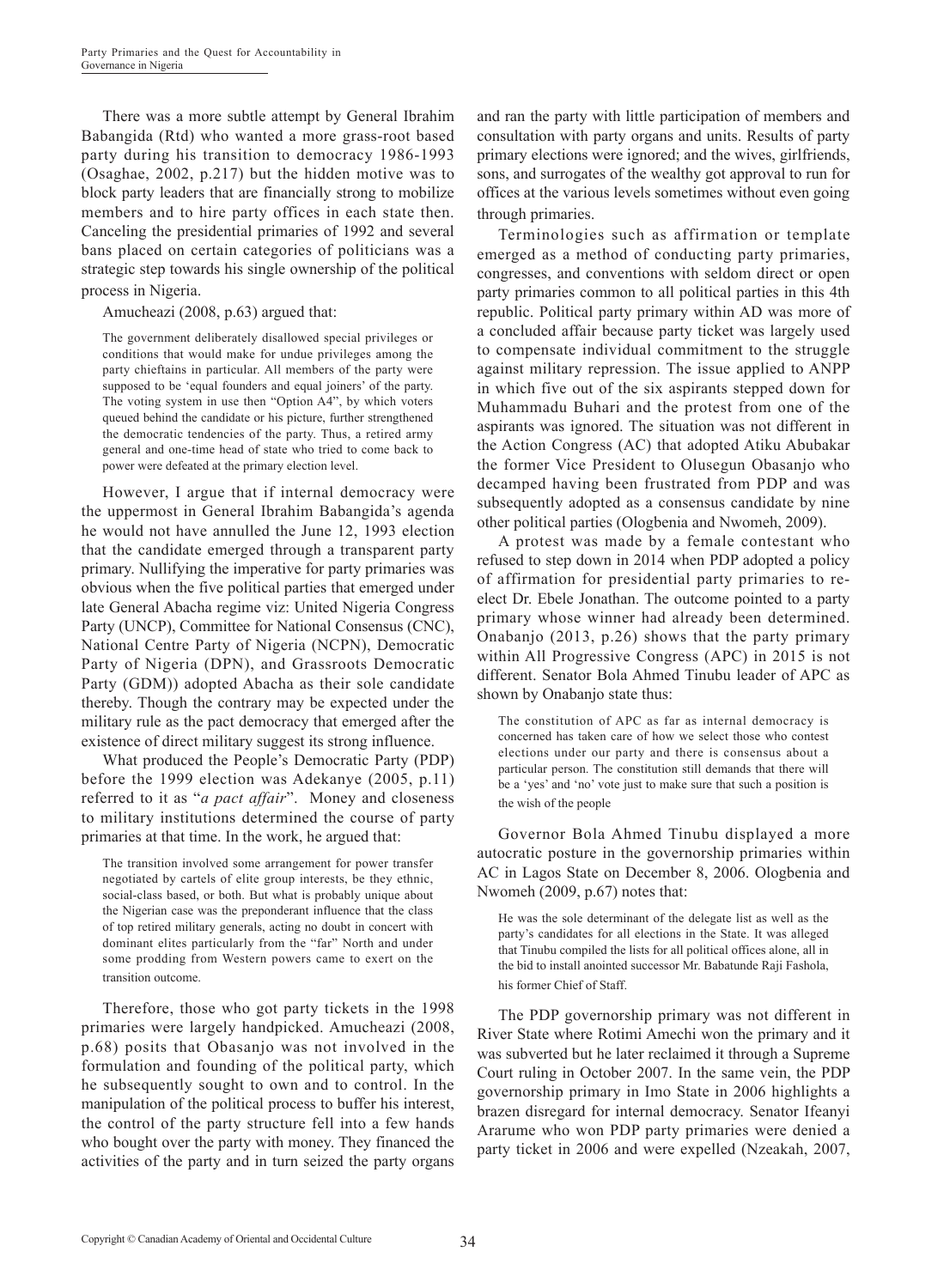p.18). Also, the PDP primary for a senatorial seat in Delta State generated serious controversy after the wife of the National Chairman of the party was declared the winner of the primary for Delta North. The protesters called the exercise 'daylight robbery' because according to one of the protesters, Dr. (Mrs) Mariam Ali who got the ticket was not seen canvassing for a vote in the area but was imposed on the party (Okanlawon and Oyebode, et al, 2006, p.2). In Kwara Central, the daughter of the strongman of Kwara politics, (Senator Olusola Saraki) Senator Gbemisola Saraki was adopted by consensus for the 2007 election. The situation was the same in Oyo State where the son of the strongman of Oyo politics (Alhaji Lamidi Adedibu) Kamoru Adedibu got the ticket for Oyo South. The protesters argued that Adedibu backed others who won and supporters of other aspirants were prevented from entering the venue. The situation re-occurred in Ogun State where the daughter of the incumbent President (Olusegun Obasanjo) Dr. Iyabo Obasanjo Bello picked the ticket for Ogun Central when other aspirants were intimidated out of the contest. The protesters queried why Obasanjo would attend the primary held at M.K.O Abiola Stadium Abeokuta when his daughter is contesting, (Onyeka-Ben, 2006, pp.22-23). The situation in Nasarawa state in 2019 was more reflective of the sordid nature of party primaries in Nigeria. There, the incumbent governor and members of the legislature under APC lost their positions to opponents in PDP through a court ligation because they were imposed on the people rather than through party primaries. The next section examines the nexus between party primaries and accountability in Nigeria.

## **NEXUS BETWEEN PARTY PRIMARIES AND ACCOUNTABILITY IN NIGERIA**

For all practical reasons accountability in governance should be the guiding principle in a democratic system. Examples abound that accountability will be a mirage going by how candidates emerge during primaries in Nigeria. The striking point is the contrivance between the former governor of Anambra State (Senator Chris Ngige) and Chris Uba his political godfather. The conflict between them started only six weeks into Governor Chris Ngige's administration. The godfather wanted to appoint almost all the commissioners, which the godson rejected. Adebanjo (2003, pp.21-23) reported that Ngige already signed a resignation letter in advance which the godfather would use against him should he renege on his promise to take instructions from his godfather. Adebanjo (2003, p.21) captured an interview granted to Sunday Champion published on June 8, 2003, by Chris Uba as thus:

I am the greatest of all godfathers in Nigeria because this is the first time one single individual has single-handedly put in position every politician in a state. I also have the power to remove any of them who does not perform up to expectation anytime I like

In another case, Chinwoke Mbadinuju was prevented by PDP from vying for a second term in office as governor of Anambra because he derailed on some agreement with Emeka Offor, a multimillionaire businessperson who sponsored him. Playing up in Ekiti State in 2006, the Federal government declared a State of Emergency because the then governor of the State had problems accommodating the interest of the political elites in the State. Analysis of the emergence of Ayodele Fayose as governor of Ekiti State in 2003 shows that the electorates (mostly common people) voted for him as a reaction against his predecessor whom they accused of showcasing affluent governance and caring largely for the elites in the State. He also won in the 2014 gubernatorial election under Peoples Democratic Party (PDP) against the candidate of APC on the accusation of insensitivity to the problems of the common people.

Nominees or appointees of political godfathers are mostly blamed for the corrupt practices in government been employed, appointed, or recruited as patronage for the political godfathers. The government of Nigeria often finds it difficult to prosecute contractors who abandoned their contracts because they were awarded as a proxy to political godfathers. A situation that finds support by Kura 2011, Ologbenia and Nwomeh (2009), Simbine (2002, 2006), and Omoruyi's (2002) who argue that intraparty wranglings lie at the core of the perennial failure of democracy in Nigeria. The work by Lonsdale (2002, p.143) shows that political godfathers do not finance political officeholders for altruistic purposes. He argues thus:

I imply that the thing they want is not the cleaner government or a more representative democracy: they want votes on specific pieces of legislation---which they, the special interest lobbyists, may even help to write—that will somehow advance their cause, which usually translates into "make them more money". In some cases, what they want is the absence of legislation; that is, they want unfavorable bill killed and not even discussed on the floor of the House or Senate.

Sorauf (1988, pp.4, 153) captured a dictum by Jesse Unruh a Democrat speaker of the California Assembly who opined that *'money is the mother's milk of politics'*. The work showed that in America, individuals complain that families and groups that contribute lavishly to parties and candidates are suspected of buying influence and gaining preferment of some kind in return for the money they channel into campaigns. Whether this is true may not be as important as the fact that the public believes it to be true. The Watergate scandal shows that huge sums of money collected and spent for political purposes can lead to corruption. Goodliffe and Magleby cited by Hazan and Rahat (2010, p.162) argued that after incumbency, which affords a dramatic advantage in the primaries, money is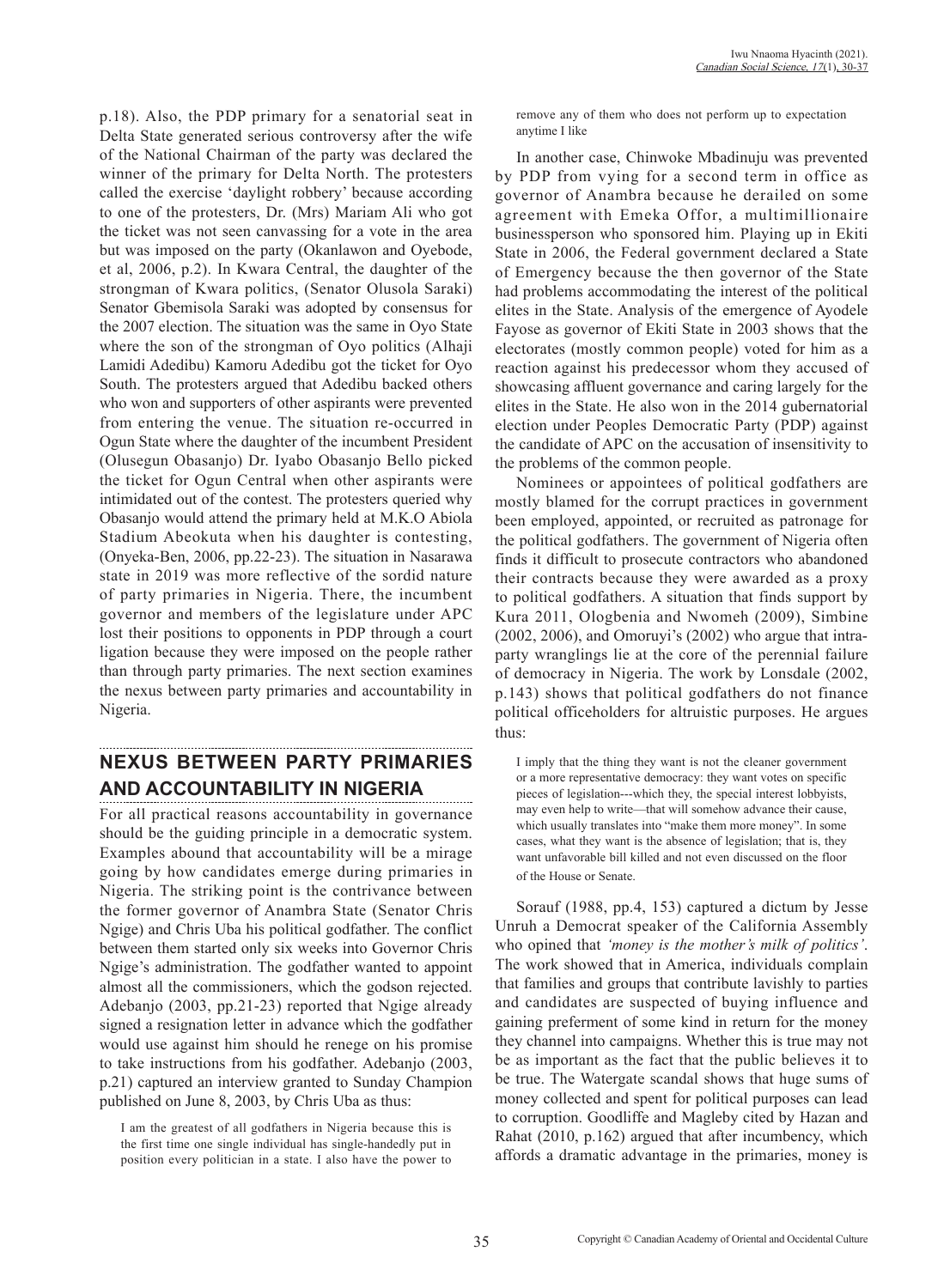probably the next most important factor…particularly when an opponent is challenging an incumbent. Although direct primaries are commonly used by political parties in Nigeria however, the process has always been marred by intimidation, vote-buying, and outright declaration of a candidate by a more powerful candidate or group. Three scenarios are evident in Nigeria's democracy. Firstly, when there is no conflict between the godfather and the godson, it shows that the godson is keeping to the promise. Secondly, when there is a conflict between them, it means that godson is not keeping to the promise. Thirdly, as derived from the second scenario, the common people do not benefit from the conflict because the godson in executing the conflict against his godfather wastes government resources. Therefore rather than engender good governance, accountability, and development political party primaries further impoverishes the common people in Nigeria.

## **CONCLUSION AND RECOMMENDATION**

Impositions of candidates on party members during primaries are a common phenomenon in Nigeria. The imposition erodes accountability in governance in the country. The Importance of political elites may not be contested but the corrupt system fostered through their operational strategy has risen concern warranting putting a strong limit on political party funding in Nigeria. The realization of good governance will remain a mirage unless civil societies mount pressure on political parties to adopt open primaries to enable common people to elect those who will contest elections on various party labels. Because money is germane in politics there should be legislation that will compel every member of political parties to make a monetary contribution but a limit of five hundred thousand naira should be set for each member to forestall single ownership of political parties. Also, any physical property to be donated by any single individual or group should not exceed five hundred thousand naira in cash value.

#### **REFERENCES**

Adebanjo, A. (2003). Godfather's red card. *Tell,* July 21. No. 29

- Adekanye, J. B. (2005). Reforming the character of civil-military relations for democratic governance in Nigeria after 1999. University of Ibadan: Distinguished Lecture Series No. 8 May 2005
- Amucheazi, E. (2008). Party system, and political parties. In S. Oyovbaire (Ed), *Governance and Politics in Nigeria: The IBB and OBJ years* (pp. 57-73). Ibadan: Spectrum Books Limited.
- Animashaun, M. A. (2008). Civil society and accountability in governance in Nigeria's Fourth Republic. *Journal of the social sciences, 6*(1).
- Awolowo, O. (1947). *Path to Nigeria freedom.* London: Faber & Faber.
- Awolowo, O. (1958). *The peoples' republic.* Oxford University Press.
- Baradat, L. P. (2006). *Political ideologies: their origins and impact.* India: Prentice-Hall.
- Blondel, J. and MÜller-Rommel, F. (2009). Political elites. In R. J. Dalton & H.-D. Klingemann (Eds.), *The Oxford handbook of political behaviour.* Oxford University Press.
- Budge, I. (2006). Direct democracy. In R. A. W. Rhodes, Sarah, A. Binder, & Bert, A. Rockman (Eds.), *The Oxford hand book of political institutions.* Oxford University Press.
- Clapham, C. (1985). *Third world politics: An introduction.* London and Sydney: Croom Helm.
- Czunowski, M. M. (1975). Political recruitment. In F. I. Greenstein & N. W. Polsby (Eds.), *Handbook of political science, 2*. Reading MA: Addison-Wesley.
- Dahl, R. A. (1984). *Modern political analysis.* New Jersey: Prentice-Hall.
- Deutsch, K. W. (1974). *Politics and government: how people decide their fate.* Boston: Houghton Mifflin Company.
- Duverger, M. (1954). *Political parties*. New York: Methuen.
- Hazan, R. Y., & Rahat, G. (2010). *Democracy within parties: Candidate selection methods and their political consequences.* Oxford University Press.
- Herrnson, P. S. (1988). *Party campaign in the 1980s*. Cambridge, Mass: Harvard University Press.
- Joseph, R. A. (1999). Democracy and prebendal politics in Nigeria: the rise and fall of the second republic. Ibadan: Spectrum Books Limited.
- Keefe, W. J. (1998). *Parties, politics, and public policy in America.* USA: A Division of Congressional Quarterly Inc.
- Kura, S. Y. B. (2011) Political parties and democracy in Nigeria: Candidate selection, campaign and party financing in People's Democratic Party. *Journal of Sustainable Development in Africa, 13*(6).
- Langford. P. (Ed.). (1981). *The writings and speeches of Edmund Burke.* Oxford: Clarendon Press.
- Lonsdale, H. (2002). *Running politics, power, and the press*. Ist Books Library
- Maor M. (1997). *Political parties and party systems: comparative approaches and the British experience.* London: Routledge.
- Michels, R. (1962). *Political parties*. New York: Free Press.
- Milbrath, L. W. (1965). *Political participation: how and why people get involved in politics?* Chicago: Rand McNally & Company.
- Mosca, G. (1939). *The ruling class.* New York: McGraw-Hill.
- Nzeakah, G. (2007). Ararume: victim of nemesis or politics. *Sunday Punch,* April 15.
- Okanlawon, S., Oyebode, N., et al (2006). primaries, 30 Senators out. The Punch December 5.
- Ologbenia, D. K., & Nwomeh, D. (2009). The party primaries. In L. Olurode, S. Akinboye, & R. Akinyemi, *Nigeria's 2007 elections: the crisis of political succession* (pp.57-86). Lagos: Rebonik Publication Ltd.